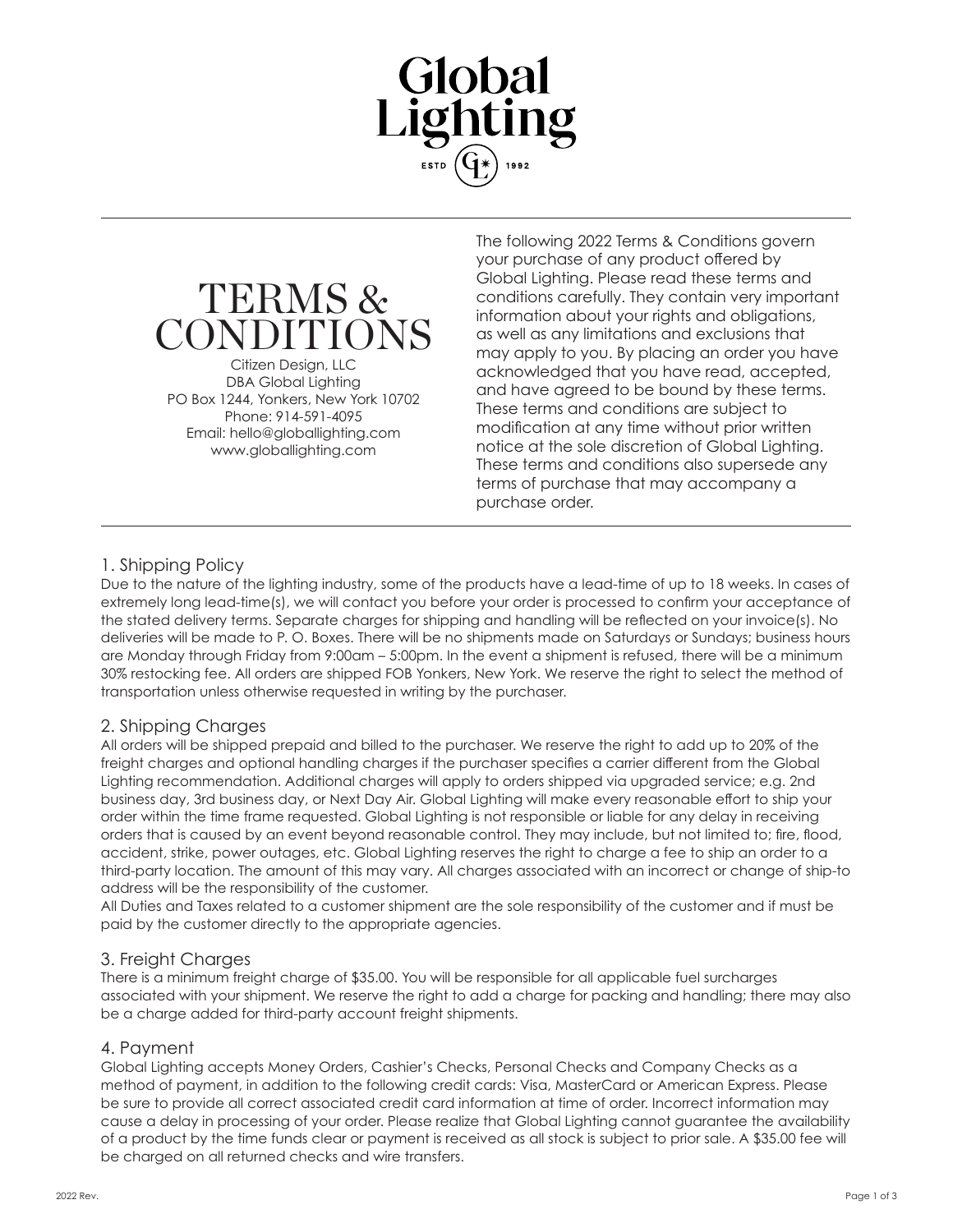## 5. Orders

Orders are not binding until accepted by Global Lighting. Global Lighting reserves the right, without prior notification, to limit the order quantity on any item and/or service to any customer. Verification of information may be required prior to the acceptance of any order. Global Lighting also reserves the right to cancel any order at any time

# 6. Sales Tax

You are responsible for the payment of any state and local sales or use taxes that may be associated with your order unless Global Lighting is in possession of a valid Resale Certificate prior to the time of order shipment. The sales tax is calculated on the full invoice price, and may include charges for shipping & handling if required by law.

## 7. Price Errors

Should product price errors be discovered on your order, they will be promptly corrected and the corrected price will apply. We will notify you if there was an error in pricing an item on your order. Please note that Global Lighting is not responsible for any errors that might appear in a Price List; whether printed or in a digital format. Also, prices are subject to change at any time without notification.

## 8. International Shipping

Currently Global Lighting ships orders within the United States, US Territories and Canada.

## 9. Warranty

Global Lighting warrants its products for a period of one year for defects in materials and workmanship. This warranty does not apply to damages resulting from accident, alteration, tampering, negligence or incorrect or improper installation. Natural and manmade materials that are directly or indirectly exposed to heat and/ or UV rays are subject to a separate 6 month limited warranty against aging and discoloration. Shades are also covered under a separate six (6) month limited warranty only against aging and discoloration. Neither warranty applies to light bulbs that may or may not have been supplied at the time of purchase or after sale. Global Lighting assumes no responsibility for labor costs in connection with the installation, removal, or replacement of warranty products for any consequential or incidental damages.

### 10. Disclaimer

Due to some handcrafted manufacturing techniques, as well as the inherent qualities of materials such as wood, fabric or glass, some colors, textures, patterns or finishes may not be uniform and should not be considered a defect in workmanship. Shade materials such as fabric, plastics and metals can age in color over time due to environmental conditions like heat, UV rays, and exposure to the elements and should not be considered a defect in workmanship.

## 11. Merchandise Returns

Global Lighting will accept returns and exchanges if:

- Item(s) are returned within 10 days of customer receipt.
- Return(s) must be accompanied with a Returned Goods Authorization (RGA) number from Global Lighting.
- A valid proof of purchase is provided.
- Item(s) are returned in perfect condition unused, uninstalled in original packaging.
- If you discover item(s) were damaged during transit, we will accept the item for return or exchange with proof of purchase, within 10 days of receipt.
- A minimum 30% restocking fee may apply

Installation is considered acceptance. We are unable to accept any item(s) for return or exchange after 10 days from receipt, and without proof of purchase.

If you have made an error in selecting a product, you may exchange the item(s), however, Global Lighting is not responsible for the cost of return shipping and replacement charges, plus any restocking fee is applicable. Any other terms and limitations also apply.

#### 12. Defective Parts

Global Lighting reserves the right to examine any of the alleged defective products prior to issuance of any credit. Global Lighting further reserves the right to refuse to honor the above warranty for any product(s) altered, improperly installed, or installed in applications for which not they were not intended. Global Lighting assumes no responsibility for labor costs in connection with the installation, removal or replacement of warranty products or for any consequential or incidental damages.